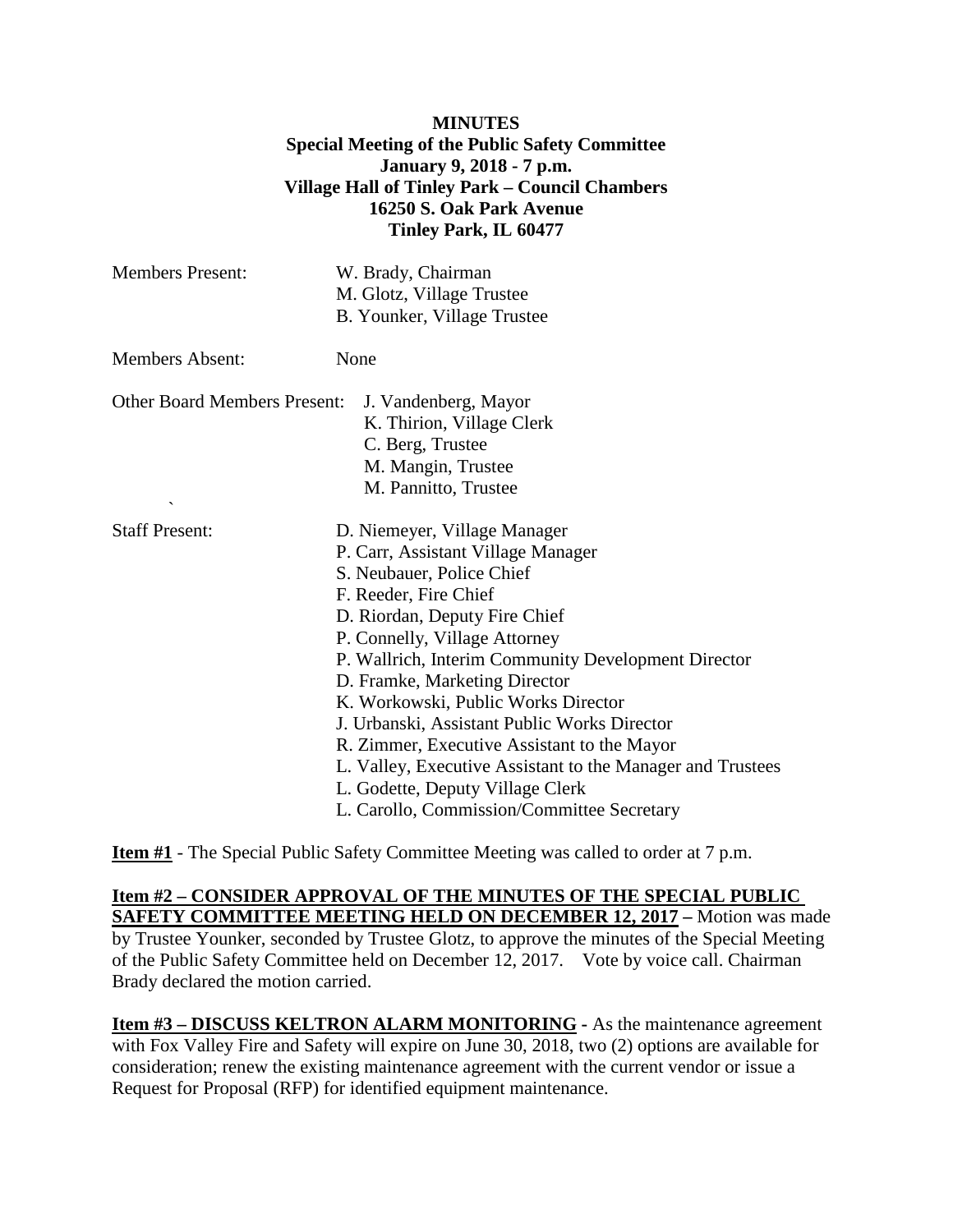In renewing the 5-year maintenance agreement, Fox Valley Fire and Safety would extend the current contract with all pricing remaining the same with no cost increase to the Village. If it is decided an RFP will be issued to identify equipment maintenance, costs may increase during the re-bidding process.

This monitoring program has yielded positive results since inception in 2008, with 2 previous 5-year extensions. If the Village Board chooses to extend the current agreement, there is no negative impact in providing reliable and affordable services to the community. Other benefits include costs for maintenance and installation remaining the same; stabilize the cost for testing, inspecting and maintenance of the Village's fire alarm equipment and stabilize costs to property owners.

Motion was made by Chairman Brady, seconded by Trustee Younker, to recommend extending the extension of the maintenance agreement with Fox Valley Fire and Safety be brought forward for future Village Board approval. Vote by voice. Chairman Brady declared the motion carried.

D. Riordan, Deputy Fire Chief presented an overview regarding the need to upgrade existing equipment to accommodate redundant monitoring capabilities. The goal is to provide cost effective fire alarm monitoring services, reduce non-emergency communications with dispatch personnel, provide more access to data for field personnel and provide an equal redundant monitoring service in a remote location.

In discussions with Fox Valley Fire and Safety two (2) options were provided:

- Provide duplicate headend/receiving equipment in a location that is remote to the existing equipment.
- Interface with an approved central station to monitor alarm signals in a remote location.

Fire prevention and 911 Dispatch personnel had an opportunity to visit Emergency 24, a central station, in order to observe operations and better understand the Keltron interface. Des Plaines Fire Department elected to interface with Emergency 24 and based on discussions with them, Des Plaines has experienced a reduction in non-emergency communications and improved field communications using "smart" phone applications supplied by the central station. Regarding the cost of the proposed enhancement, there is sufficient funding for this service and will not impact the monthly fee assessed to the alarm holder.

Fox Valley and Safety provided the following proposal: New head and equipment and labor required for Interface Connection from Tinley Park's headend system to Emergency 24 Central Station would be a total cost of \$12,000.00. Monthly cost per customer to provide monitoring, software fees, programming and maintenance would be at a cost of \$7.50 per month per account. Fox Valley and Safety would be open to a cost of \$8.50 per month, with no charge for installation of new equipment for the interface to be completed.

Fire Prevention recommends an interface with a central station to monitor alarm signals in a remote location to enhance monitoring services and increase efficiencies for both 911 Dispatch